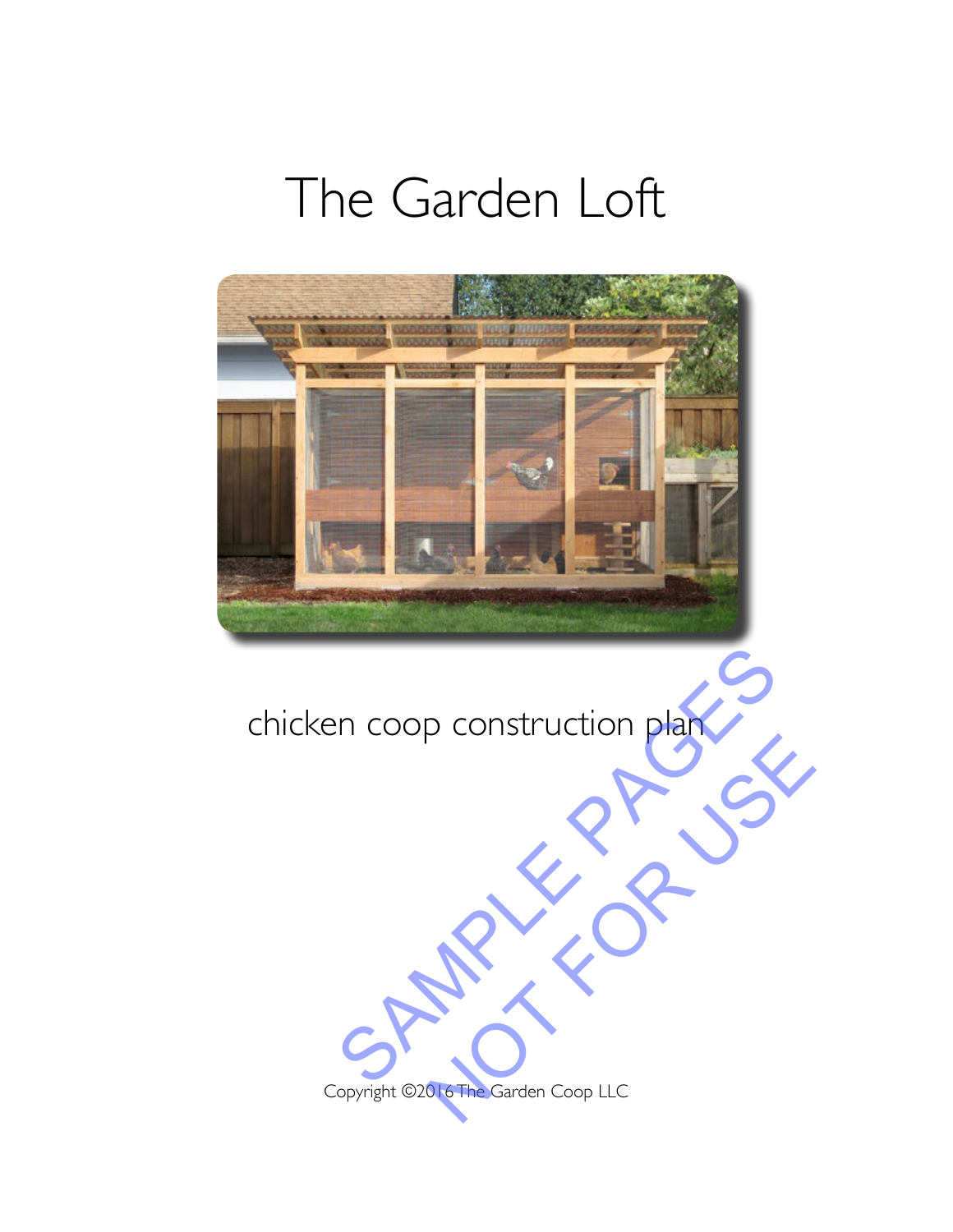# **what's inside**

| 79                                                                                                                                                                                                                                                                                                                                                                                                                                      |
|-----------------------------------------------------------------------------------------------------------------------------------------------------------------------------------------------------------------------------------------------------------------------------------------------------------------------------------------------------------------------------------------------------------------------------------------|
| $\frac{1}{2}$ . 80                                                                                                                                                                                                                                                                                                                                                                                                                      |
| thank you!                                                                                                                                                                                                                                                                                                                                                                                                                              |
| Thank you for buying The Garden Loft construction plan and for supporting our efforts. Years of work went<br>this design and plan. I'm confident it will save you time, frustration, and money as you build a safe, spaciou<br>home for your backyard chickens - or rabbits, ducks, quail, or other backyard critters. Most importantly, I<br>it leads to a beautiful, functional, well-built structure that you love and are proud of! |

#### **thank you!**

Thank you for buying The Garden Loft construction plan and for supporting our efforts. Years of work went into this design and plan. I'm confident it will save you time, frustration, and money as you build a safe, spacious home for your backyard chickens — or rabbits, ducks, quail, or other backyard critters. Most importantly, I hope it leads to a beautiful, functional, well-built structure that you love and are proud of!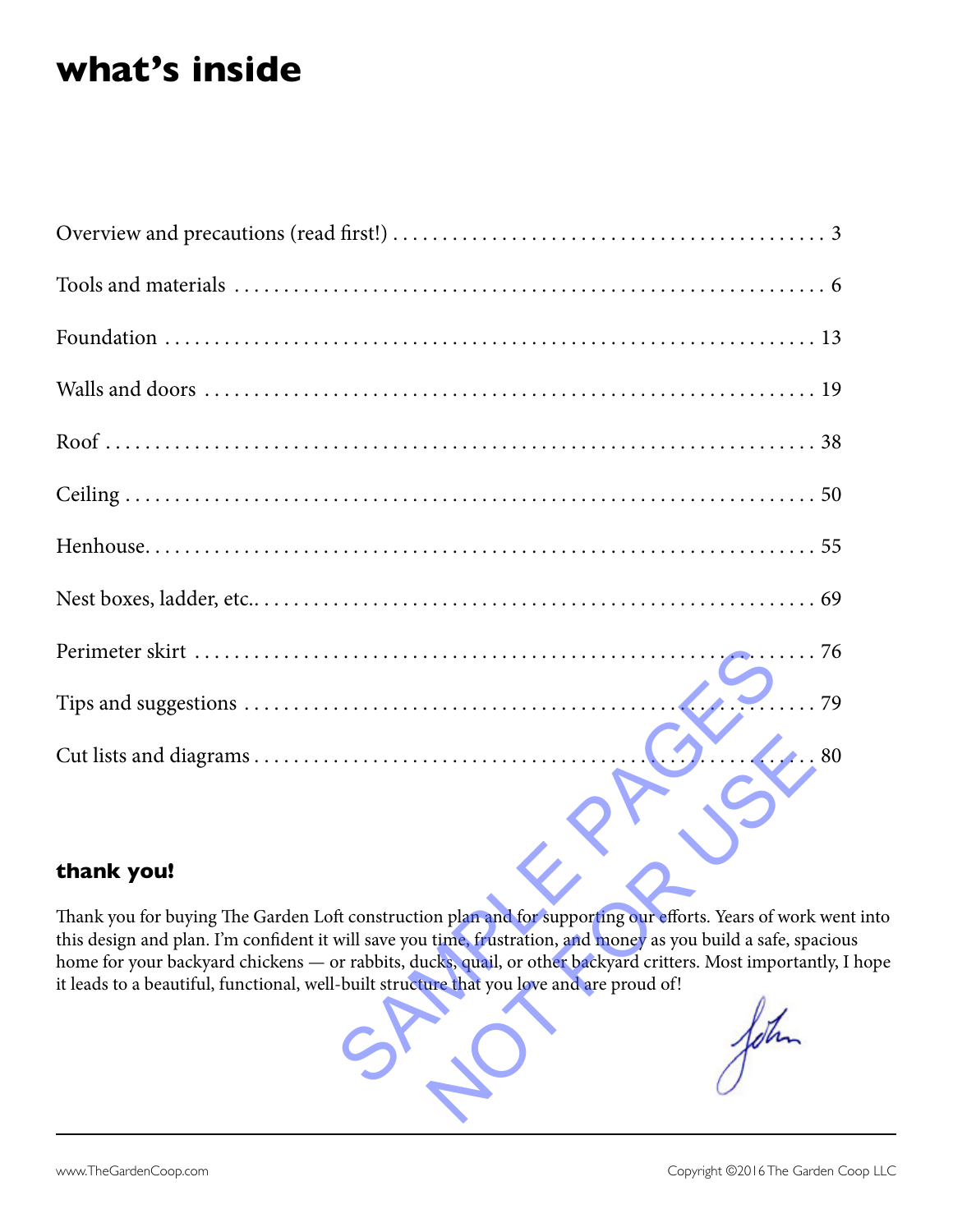# <span id="page-2-0"></span>**overview and precautions**



### **The Garden Loft**

THE GARDEN LOFT makes for a spacious, attractive home for up to 16 hens (or more, depending on how much additional run space you can provide). It is an integrated henhouse and run basically a box within a box. The elevated henhouse is an ideal retreat for roosting by night and laying eggs by day. And because the henhouse is raised, the entire footprint below is open for the run.

This construction plan shows you step-by-step how to build The Garden Loft chicken coop design using standard materials, and the materials list and cutting diagrams show you how to get the most out of those materials. The frame is built from dimensional lumber/timber. It rests atop concrete pier blocks set partially in the ground, which provide a stable, level foundation and elevate the frame off the ground. Up top, the translucent polycarbonate roof adds to both the form and the function of the coop, providing light (and shade), ventilation, and protection from rain, snow, heat, and UV.

From the ground up, The Garden Loft protects your hens from predators, pests, and the elements. The frame is clad with both wood siding and heavy-duty hardware cloth. There's a hardware cloth ceiling above both the henhouse and run and a hardware cloth skirt at the base. The skirt prevents rodents and predators from digging in while leaving the ground in the run open for your chickens to scratch in. One of the nicest features for you as a chicken keeper is that, because the entire structure is secure, there's no need to let your flock in and out of the henhouse at night. They're free to move between the henhouse and run as they please.

The Garden Loft's open-air design lets in sunlight and fresh air to help keep your flock healthier and happier year round. It also affords you a spectacular view of all the goings-on in the run. Two outer perches span the full width of the coop, and there are two more long perches inside. It's plenty of space for a large flock to roost. There are also four nesting boxes (with room to add more, if you want) and a latched door that opens from the outside for egg collection. You can hang a waterer and feeder off the ground beneath the henhouse. It's all easy to get to and move around in — the full-height people door and the two sets of double doors opening into the waist-high henhouse put the entire space within easy reach for care and cleaning. and 0 v.<br>
It protects your hens from predators, pests, and the elements. They-duty hardware cloth. There's a hardware cloth ceiling above<br>
th skirt at the base. The skirt prevents rodents and predators from<br>
10 open for yo For the base. The skill prevents follows and predators from the base. The skill prevents follows and predators from the unit of the microstrical fraction and fresh air to help keep your flock healthier and happ of all the

Those are the basics of The Garden Loft. It's beautiful, practical, and generously sized for your backyard flock. I'm confident you'll enjoy building and personalizing it to stand out in your garden.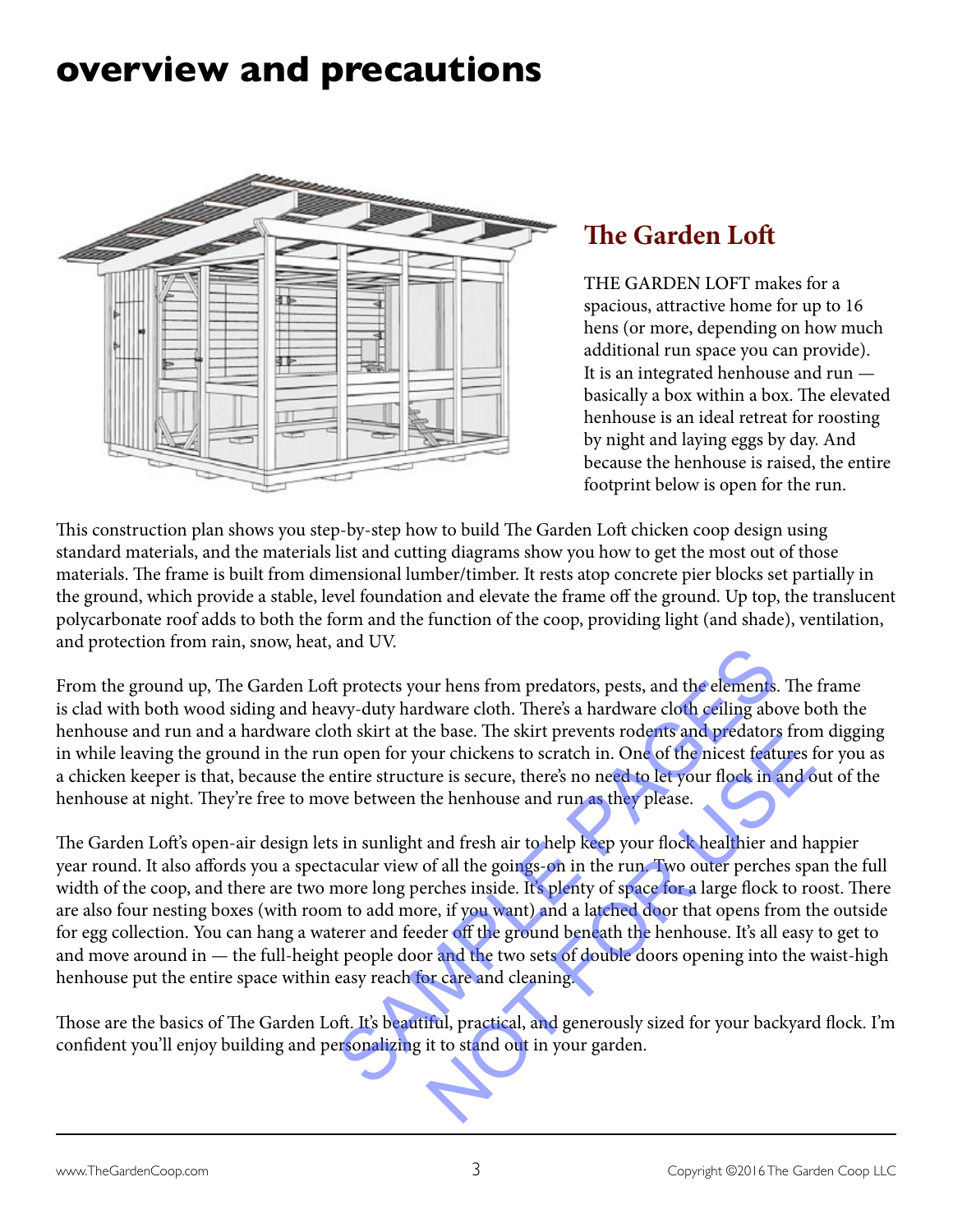# **overview and precautions**

#### **EXPLODED VIEW**

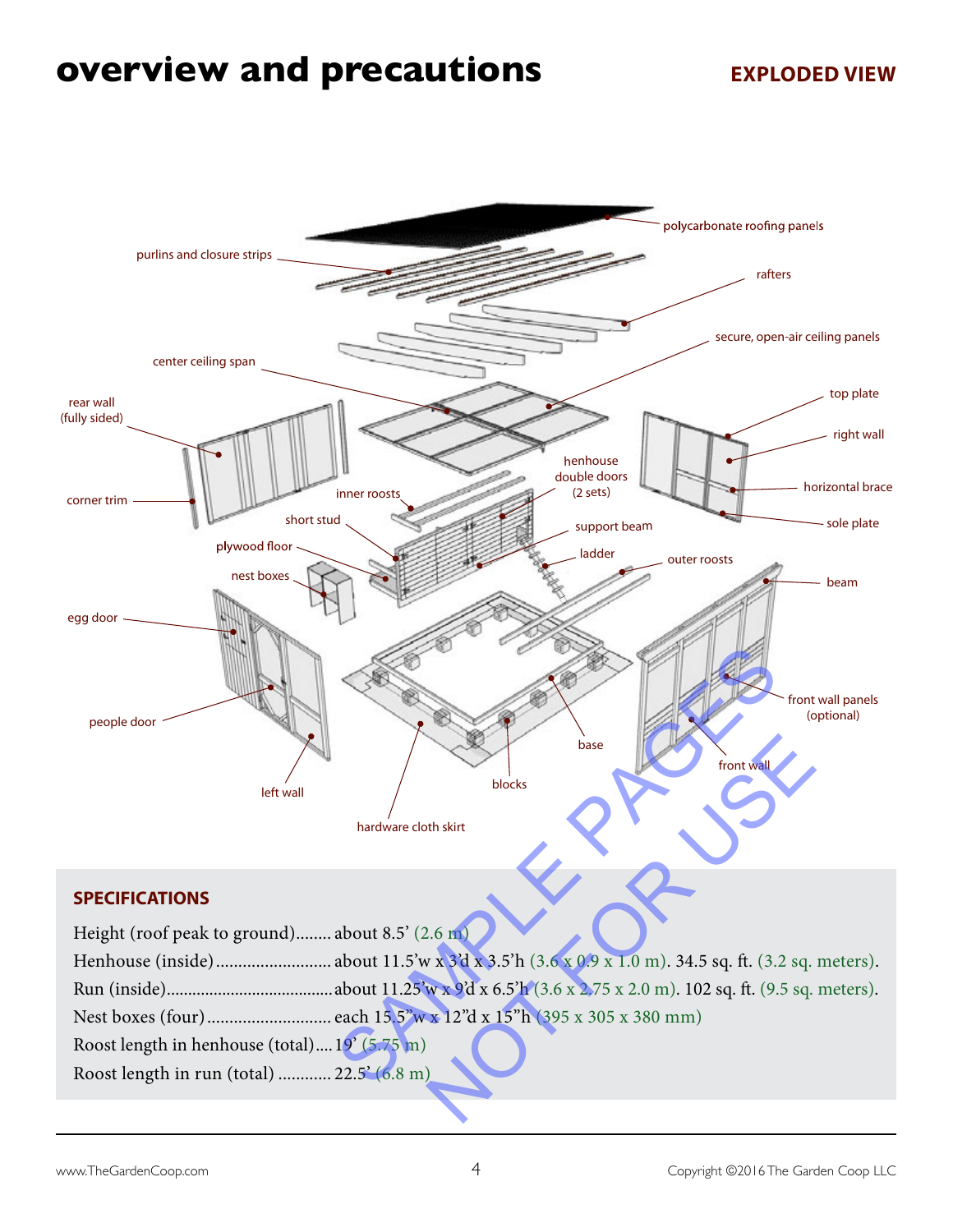### <span id="page-4-0"></span>**tools and materials**

THE TOOLS LISTED HERE are all you need, but if you have access to something better, by all means use it. This list is here to help you, not limit you.

#### **\* Metric units appear in green throughout the plan. \***

- $\Box$  **circular saw** (you may prefer a miter saw for crosscuts and a table saw for cutting siding, if you have access to these as well)
- □ **power drill/driver** (borrow a second one for faster work: one for drilling, one for driving)

#### $\Box$  drill bits:

- $\rightarrow$   $\frac{7}{64}$  or  $\frac{1}{8}$ " (3 mm) for predrilling wood
- $\rightarrow$  3/16 or 1/4" (5–6 mm) for predrilling roof panels
- → driver bits to match your chosen screw drive types (Phillips, square, star, hex, etc.)
- $\rightarrow$  1/4" (6.3 mm) hex-head driver bit for attaching roofing panels
- $\Box$  **tape measurer** at least 25' (7.5 m) long
- $\Box$  standard level
- $\Box$  **cross-check level** (helpful for leveling individual foundation blocks)
- □ pencils
- $\Box$  sawhorses (a pair or two and/or a good worktable)
- $\Box$  **handsaw** (for finishing cuts)
- $\Box$  **hammer** (for driving staples, trim nails, etc.
- $\Box$  **pliers** (for installing hook and eyes)
- □ combination square or speed square (helpful for marking cross cuts on lumber)
- $\Box$  **clamps** (2) with at least a 6" (150 mm) capacity
- $\Box$  wire/metal snips that can handle 19-gauge wire or heavier
- $\Box$  **shovel** (for preparing foundation)
- $\Box$  **bow rake** (or other rigid rake, for leveling ground and spreading soil and mulch)
- $\Box$  **step ladder** (for attaching the roof)
- $\Box$  sanding block and sandpaper (80 grit or so) or a power sander
- $\Box$  **paintbrush** (for applying sealer, paint, or stain)
- $\Box$  **dropcloth** (for painting or sealing)
- **personal protective gear:** work gloves, eye & ear protection, dust mask/respirator, work boots, etc.
- **pneumatic narrow crown stapler, with compressor** (optional, but helpful given the size of the project) etc.)<br>
for attaching<br>  $\Box$  step ladder (for attaching the roof)<br>  $\Box$  sanding block and sandpaper (80 gr<br>
or a power sander<br>  $\Box$  paintbrush (for applying sealer, pain<br>
ling individual<br>  $\Box$  dropcloth (for painting or seal or a power sander<br>
□ paintbrush (for applying sealer, paint, or<br>
<br>
□ dropcloth (for painting or sealing)<br>
□ personal protective gear: work gloves, ey<br>
pretection, dust mask/respirator, work be<br>
be<br>
preumatic narrow crown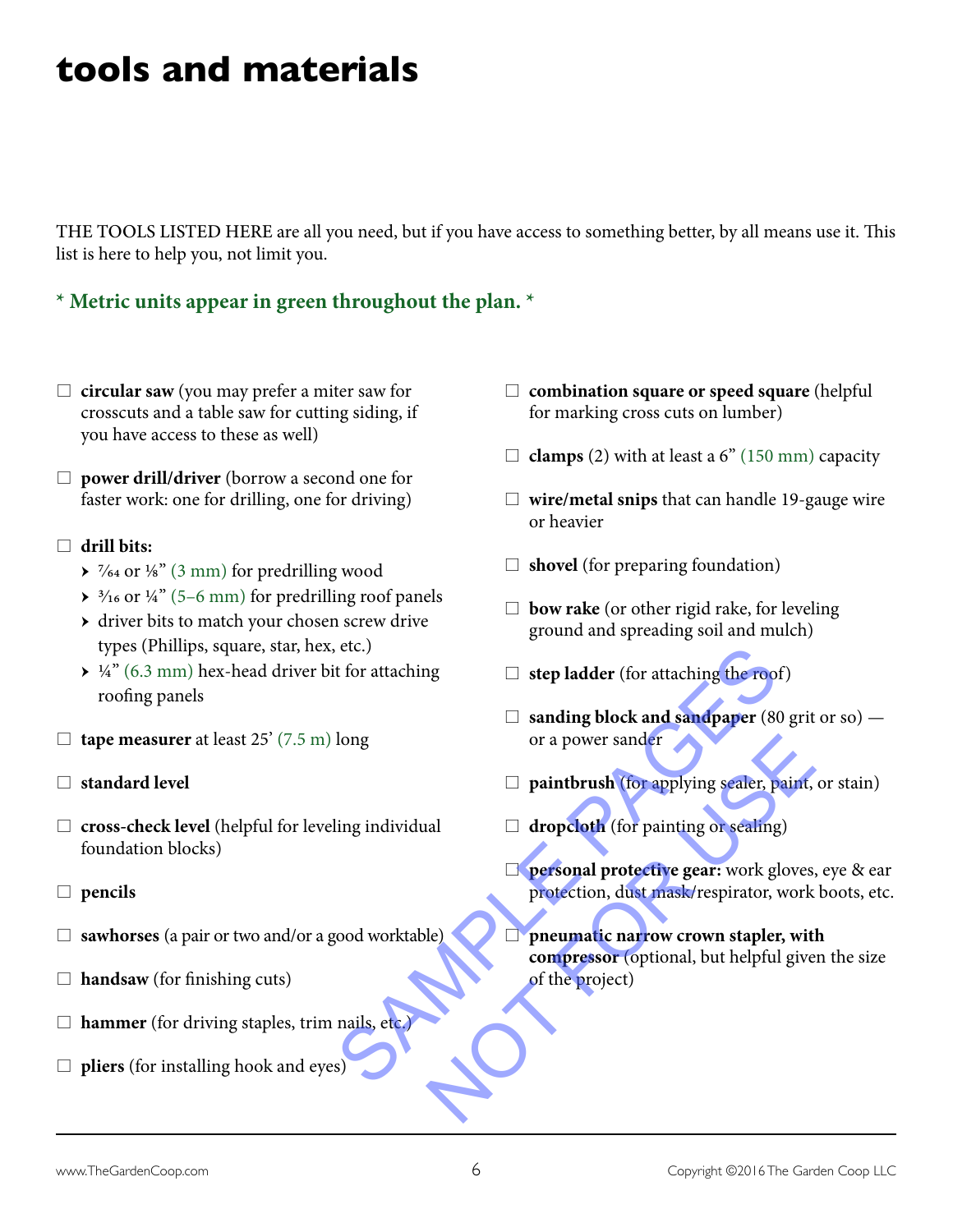# **foundation**

A PROPER FOUNDATION elevates your coop off the ground and keeps it level. There are several types chain wall, concrete posts, continuous pavers, etc. I describe here a pier-ongrade foundation.

The Garden Loft frame rests on 14 blocks, each positioned directly beneath a stud. A wooden base sits atop the blocks. The walls will attach to the base.



I used 8" x 8" x 8" (200 x 200 x 200 mm) cinder blocks. For a deeper foundation or to compensate for a slope, use 8" x 8" x 16" (200 x 200 x 400 mm) blocks, narrow end up. For a heavier foundation, use solid pier blocks.

### **Q** Choose and prepare site

- **a. Select a good location.** Before you start building, decide where the coop will go and which direction it will face. Here are some things to consider when picking the best spot:
	- → Choose a mostly level, well-drained site. A slight slope is okay.  $18' \times 15'$  (5.5  $\times$  4.5 m) should be sufficient and allow for working room on all sides. More space is always better. It also helps to have a separate area nearby where you can cut and assemble the coop components.
	- → The Garden Loft is secured from digging predators by a hardware cloth skirt at the base, which extends out about 2' (610 mm) on all sides (see p. 76). At the very least, leave enough room for this. If you can't, then you can trench the hardware cloth to a depth of about 18" (460 mm) instead.

#### **A note about frost heave**

If you're building in a colder climate and on frost-susceptible soil, the ground may swell as the moisture in it freezes, which can cause a structure to shift over time. Trying to prevent it is probably more costly than it's worth, as it involves digging and setting a foundation that reaches deeper than the frost line, which could be more than a few feet below grade. a start building,<br>
a start building,<br>
o consider when<br>
If you're building in a colder climate<br>
if you're building in a colder climate<br>
frost-susceptible soil, the ground ma<br>
m) should be<br>
structure to shift over time. Tryi Frost-susceptible soil, the ground may switch the moisture in it freezes, which can cause structure to shift over time. Trying to previous structure to shift over time. Trying to previous it is probably more costly than it

The simpler option is to check for any shifting annually and make corrections as needed. The pier-on-grade foundation described here is ideal for this. Simply jack up any low spots and add shims between the blocks and the frame.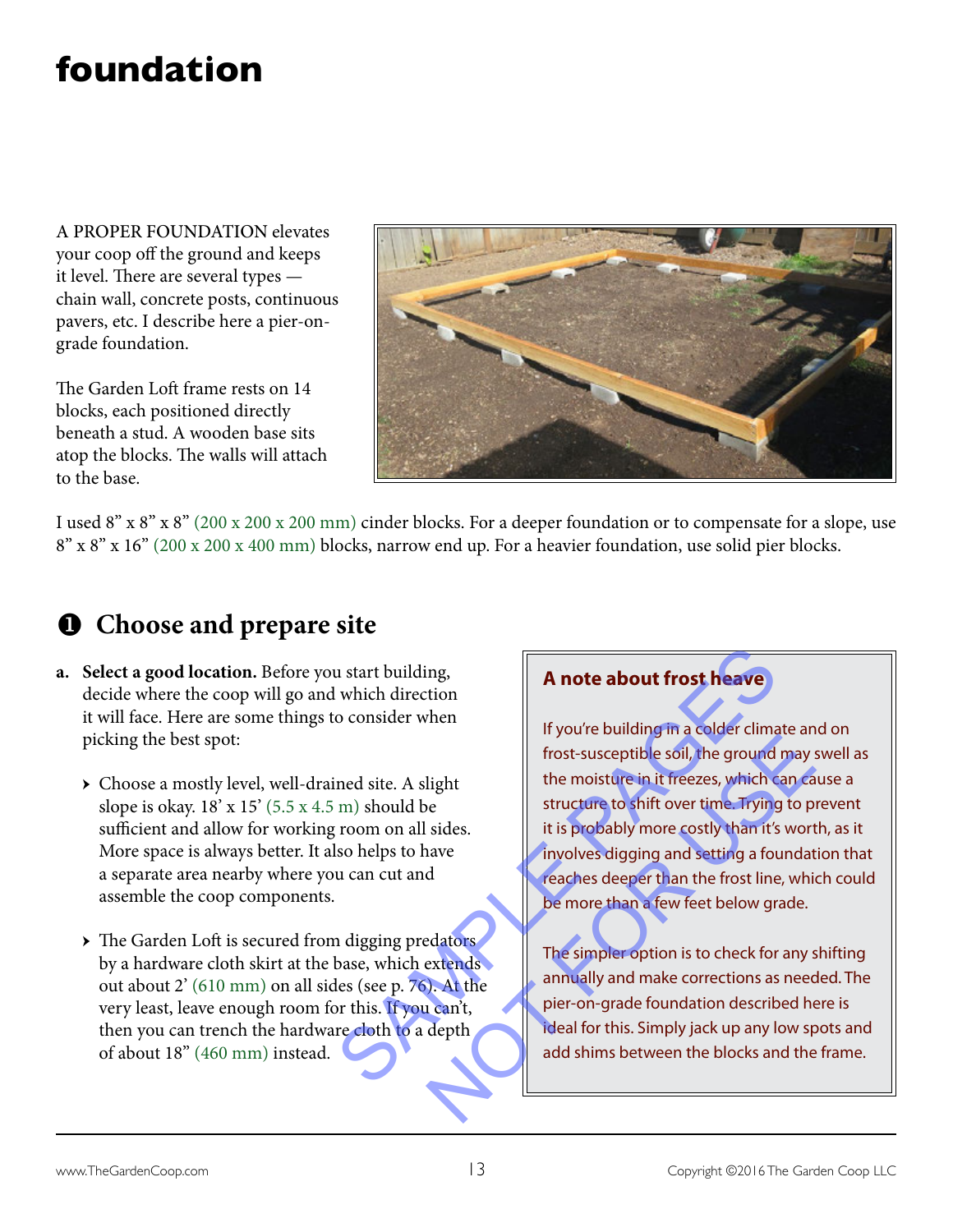### **walls and doors**

### $\Omega$  Connect the four walls

As a precaution, wait for a calm day to move the walls into place. If you're in a windy area, consider anchoring the structure with augur anchors and straps until it is fully built.

- **a. Set rear wall in place.** Enlist the help of a few partners and carefully raise the rear wall into position atop the base. The wall should align flush with the left and right edges of the base. While holding the wall in place, attach the sole plate to the base in a few spots using 3" (75 mm) screws. Continue to support the rear wall until both side walls are attached.
- **b. Set left wall in place.** Again with help, carefully raise the left wall into place atop the base. The siding on the rearmost edge of the left wall should overlap the rear wall (see illustration at right). While holding the wall, attach the sole plate to the base using  $3''$  (75 mm) screws.



**c. Attach rear wall to left wall.** Using three 4" (100 mm) structural wood screws, attach the rear wall to the left wall, driving through the siding on the rear wall into the stud on the left wall. The top screw should be about 6" (150 mm) below the top edge of the wall, the center screw about halfway down, and the bottom screw about 6" (150 mm) from the bottom edge (see second illustration at right). Drive until the head of each screw is slightly countersunk into the siding (see photo at right).







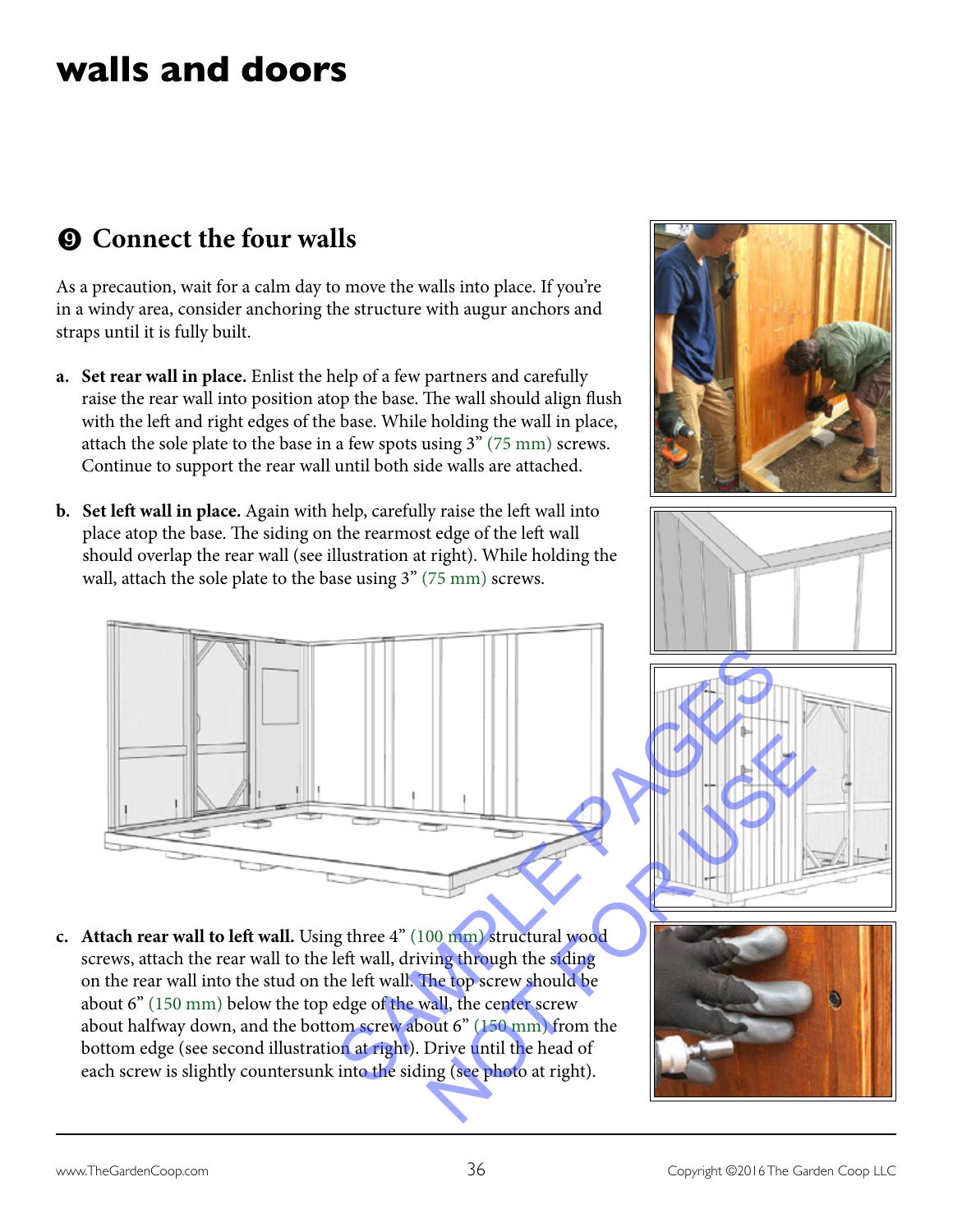# **roof**

**b. Lay out first roof panel.** Working from either the right or the left, set the first roof panel atop the closure strips. There should be one unsupported crest that overhangs the side edges of the purlins.

When measured at the center, the front edge of the panel should extend 4" (100 mm) beyond the front face of the first purlin (and about the same distance from the rear purlin). See second photo at right. A speed square works well for this.

**c. Predrill and attach first roof panel.** See page 47 for how to do this. Stand on a well-supported ladder either inside or near the edges of the coop.

Start at the front purlin. Predrill/attach at the first and second supported crests, then at every other crest — but stop before the crest where the next panel will overlap. You'll drill/attach at this crest once the next panel is in place.

Move your ladder as needed. Working toward the rear of the roof, predrill/attach the panel to the remaining purlins. Sweep any plastic shavings as you go and collect for disposal.

**d. Predrill and attach remaining roof panels.** Place the next panel so that it overlaps the previous panel at one crest (or two, if you prefer — you can also add an optional bead of clear silicone caulk at the crest for added waterproofing).

Measure again at the center to make sure the front edge of this panel extends 4" (100 mm) beyond the front face of the front purlin. Because the panels may come slightly skewed, you shouldn't simply align the front corner with that of the previous panel. This could lead to the overhang getting progressively longer or shorter down the line.





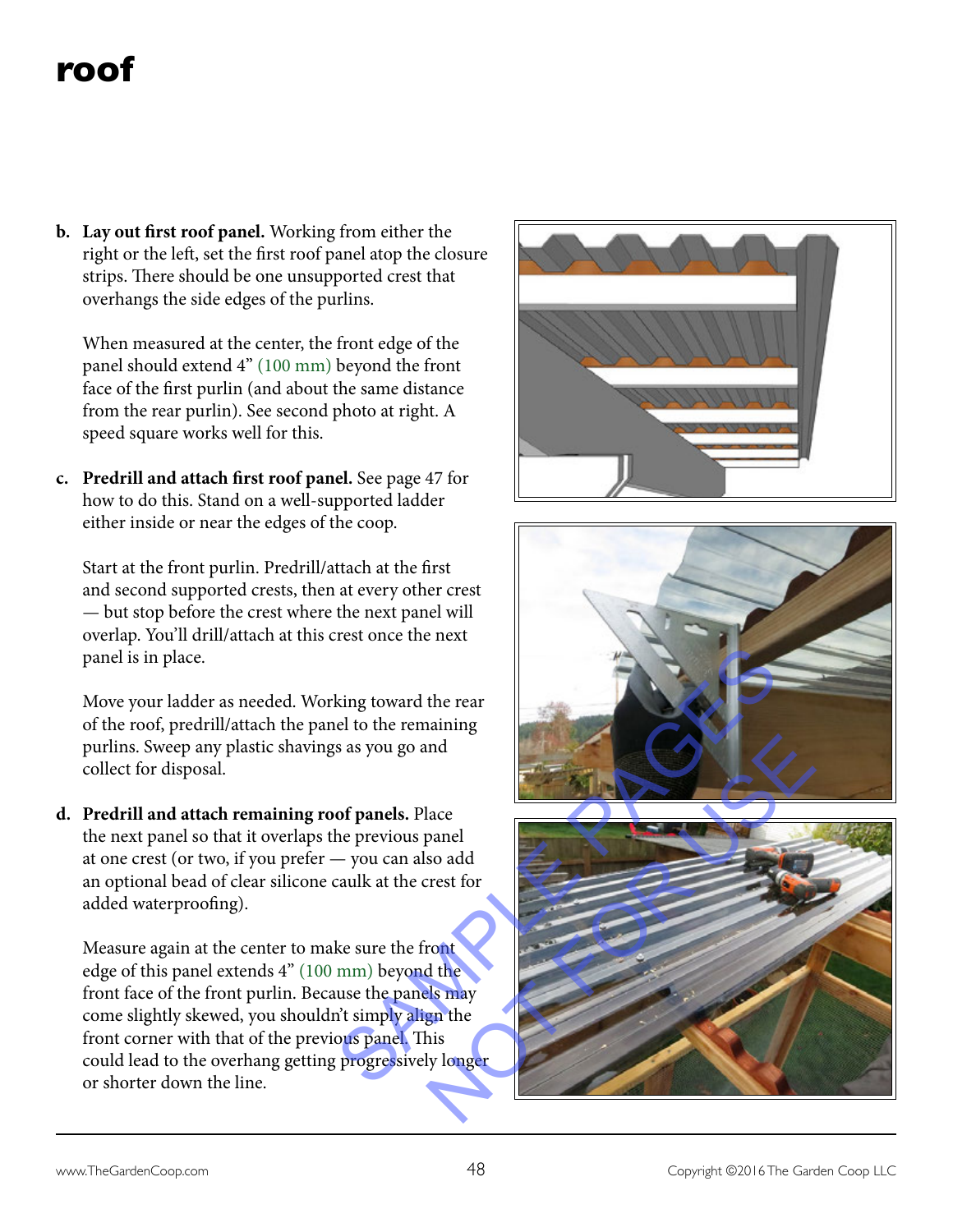# **ceiling**

### $\Theta$  Attach ceiling panels

- **a. Pre-drive screws.** Before lifting a panel into place, drill 2–3 pilot holes through each side and get the 2 ½" (64 mm) screws started.
- **b. Attach the four corner panels first, then the two center panels.** See illustrations below, shown without the roof for clarity. Attach the panels to the center span; to the top plates on the rear, left, and right walls; to the horizontal braces on the front wall; and to the adjacent ceiling panels. Screw them tight, but a slight gap around each panel is by design. Also see photos on next page.











*It helps to have a partner outside the coop making sure that the panels align flush with the top plates and top edges of the horizontal braces. A second partner inside the coop can help hold the panels as you attach them.*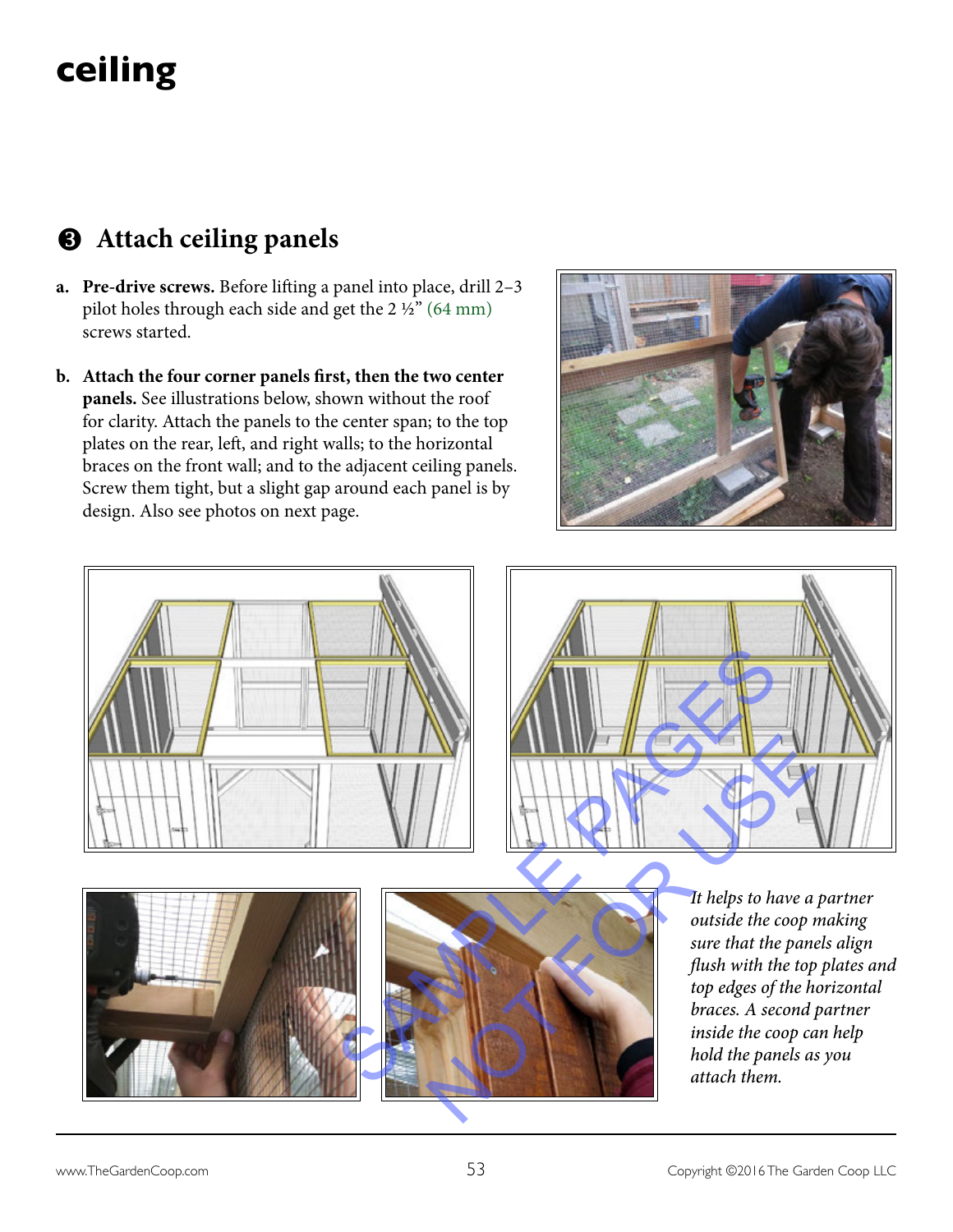# **henhouse**

### $\Theta$  Henhouse doors

There are two sets of double doors for henhouse access and cleaning. The doors attach to the short studs (via hinge backing strips) with a couple of 5" (125 mm) T-hinges. On each set of doors one hook and eye latches the right door to the lower support beam, and a second hook and eye latches the left door to the right door. The hens' access hole (where the ladder comes up) is cut into the face of the rightmost door.

**a. Cut out hinge backing strips and doors.** Cut two sheets of plywood siding to the height and widths shown in the illustrations on p. 88. You may need to adjust the widths slightly for the best fit, so measure your coop to compare. Basically, you want the hinge backing strips to cover the short studs. You want a  $\frac{1}{8}$ " (3 mm) gap between the hinge backing strips and the doors. And you want a  $\frac{1}{4}$ " (6 mm) gap between the double doors.



It helps with alignment and appearance if you cut the pieces in order, and attach them in the same order as they were in the original sheet of siding.

- **b.** Measure and cut access hole in lower right corner of rightmost door. It should be about 15  $\frac{3}{4}$  (400 mm) high and 13" (330 mm) wide. For looks, you can cut the top of the opening at the nearest horizontal groove if your siding is grooved.
- **c. Mark line to position hinge backing strips and doors.** Mark a horizontal line all the way across the front face of the upper support, about  $1\frac{1}{2}$ " (38 mm) from the top edge. A two-by-two is the perfect width to use as a guide. See photo at right. You'll position the top edges of your doors and hinge backing strips on this line for placement.